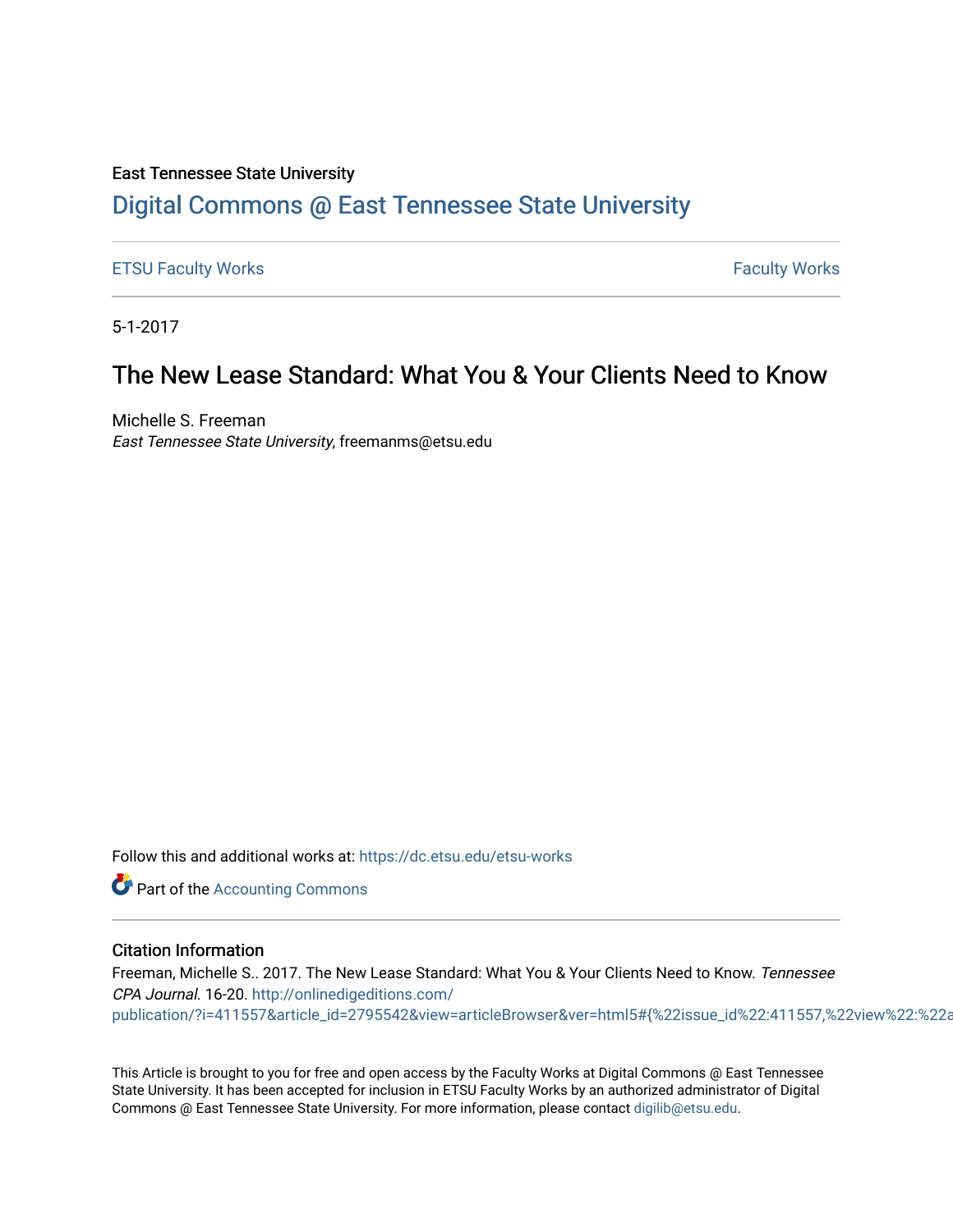### The New Lease Standard: What You & Your Clients Need to Know

Copyright Statement

Copyright The Author(s).

This article is available at Digital Commons @ East Tennessee State University: <https://dc.etsu.edu/etsu-works/5774>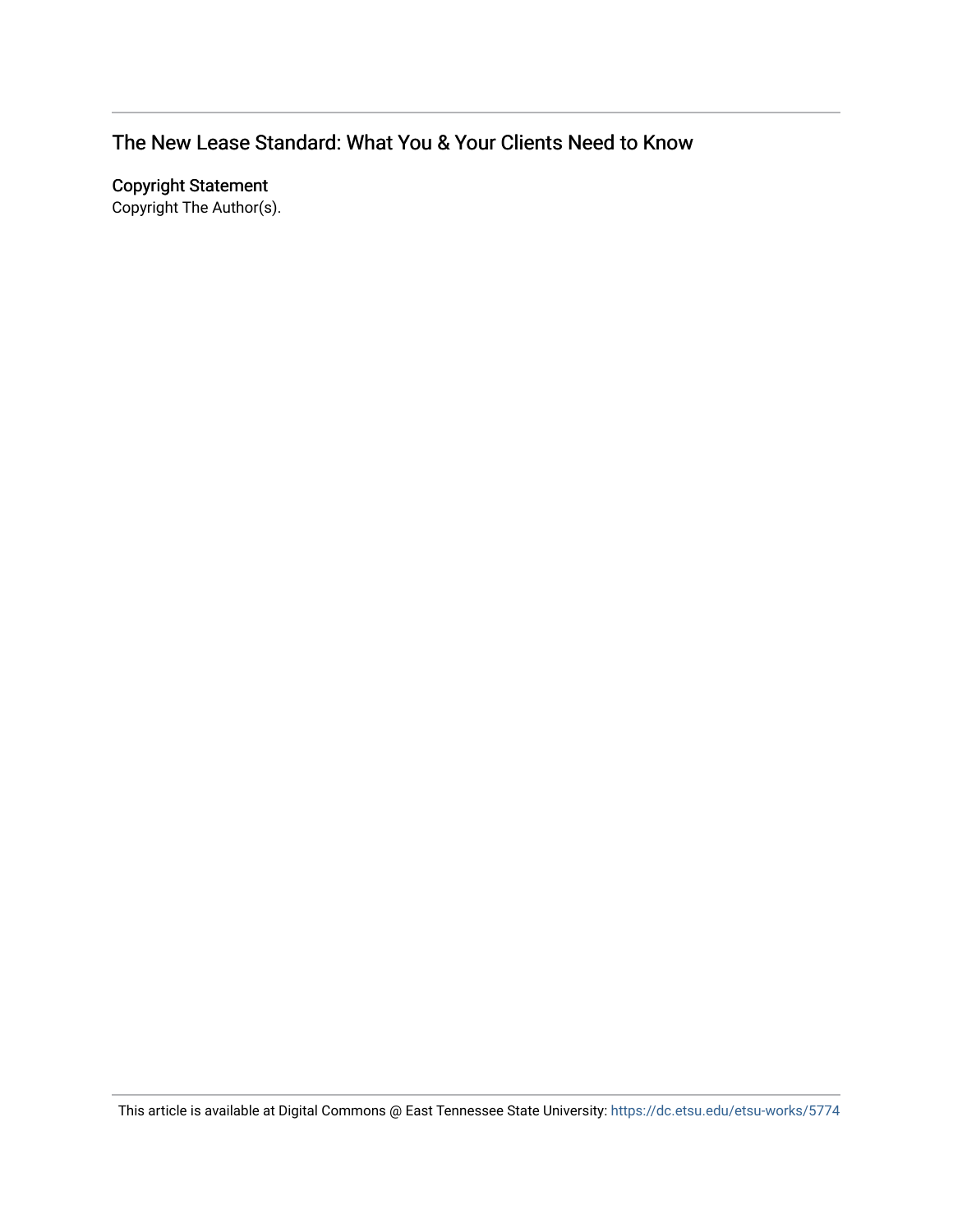# The New Lease Standard: What You & Your Clients Need to Know

Michelle Freeman, CPA

For many years, operating leases have been an easy, legal and GAAP approved way of keeping debt off the balance sheet. That time has now passed.

Whether you are a public or private accountant dealing with leases from the lessee point of view, the new lease standard passed in feb. 2016, will affect you-sooner than later. The purpose of this article is to inform you of what you need to know now in order to be an asset to your clients and not a liability!

The new lease standard began as a part of the IASB and FASB convergence project. The primary objective of the new lease standard is to " [r]ecognize all leases as assets and liabilities on the balance sheet" (Becker Professional Education 2016). Operating leases have been a popular form of off -balance sheet financing prior to this standard. According to FASB Chair, Russell G. Golden, quoted in Accounting Today, "The new guidance responds to requests from investors and other financial statement users for a more faithful representation on an organization's leasing activities," and he further states, "It ends what the US Securities and Exchange Commission and other stakeholders have identified as one of the largest forms of off -balance sheet accounting, while requiring more disclosures related to leasing transactions" (Cohn, Feb. 25, 2016, FASB Releases Lease Accounting Standard).

FASB approved the new Lease Standard in February 2016, and IASB released its final lease standard IFRS 16 on Jan. 12, 2016. The standard becomes effective for years beginning after Dec. 15, 2018 for public companies, some not-for-profits, and employee benefit plans. Private companies have an additional year beginning after Dec. 15, 2019.

In accordance with its purpose, the clients whose businesses will be most affected are those with several operating leases. Some examples of the types of industries most exposed include retail and distribution, automotive, telecomm, process and industrial products, travel, hospitality and leisure, consumer products, health care providers and power and utility boards (Cohn, June 6, 2016 Less than 10 percent of Companies Ready for New Lease Accounting Standards). "Big banks with many local branches will also have to account for the leases on those properties, while airlines will need to list the leases on the airplanes they fly" (Cohn, March 24, 2016 Plenty of Work Ahead for Lessees Adjusting to New Leasing Standard). A bigger surprise to investors will be tech companies as opposed to large airlines. For example, according to Tim Gaumer, a chartered financial analyst quoted in Accounting Today, the Amazon Web Services unit of Amazon.com, which carries \$6.5 billion in operating leases, will "suddenly … look a lot more leverage[d]" (Cohn, July 26, 2016 Metal in the Cloud: Tech Companies Need to Watch Out for New Leasing Standard).

According to Cohn, those clients with a large number of current operating leases will be affected in several ways. First of all, they will appear more leveraged. The Debt to Equity Ratio will rise significantly based on the number of operating leases that will now have the liability associated with those leases booked. There will also be a decrease in their Return-on-assets Ratio due to the fact that a corresponding asset will be booked. There may also be a decrease in Earnings-per-share based on the fact that an increased amount of lease expense which includes amortization of the asset will hit the income statement (Cohn, July 26, 2016).

There was definitely an advantage to negotiating leases as operating leases in the past in order to keep them off the balance sheet. Now, we may see businesses negotiate shorter term leases to achieve this objective because leases less than 12 months are not capitalized. (Cohn, February 25, 2016 Companies Will Need to Adjust to New Leasing Standard). However, this may have a price impact from the lessor due to the higher associated risks to the lessor from a short-term one-year lease than a multiple-year lease (Cohn, March 3, 2016). Lessors will have to charge a higher price to make up for that risk. As a result, some companies may decide to simply buy assets rather than lease them. According to Tim Gaumer, a chartered financial analyst quoted in Accounting Today, "If ordinary debt is less expensive, they might replace [leases] with [debt]. . . I imagine they'll choose whatever is the least expensive form of financing whether that's equity, debt or leases" (Cohn, July 26, 2016).

In order to be ready for the new lease standard, firms and industry accountants should start planning NOW! Although implementation appears to be two to three years away, firms need to begin collecting their lease data now so their "lookback reporting for 2017 and 2018" will be ready in 2019 (Cohn, June 6, 2016 Less than 10 percent of Companies Ready for New Lease Accounting Standards). According to Jim Kroeker, "companies should begin their process as soon as practicable, . . . [as] the likelihood of successful implementation is probably increased proportionally by the time period in which one starts" (Cohn, Feb 25 2016 FASB Releases Lease Accounting Standard). Jared Rosen, a director at the Baltimore accounting firm, Ellin & Tucker and quoted by Accounting Today, states "it's going to take a lot of effort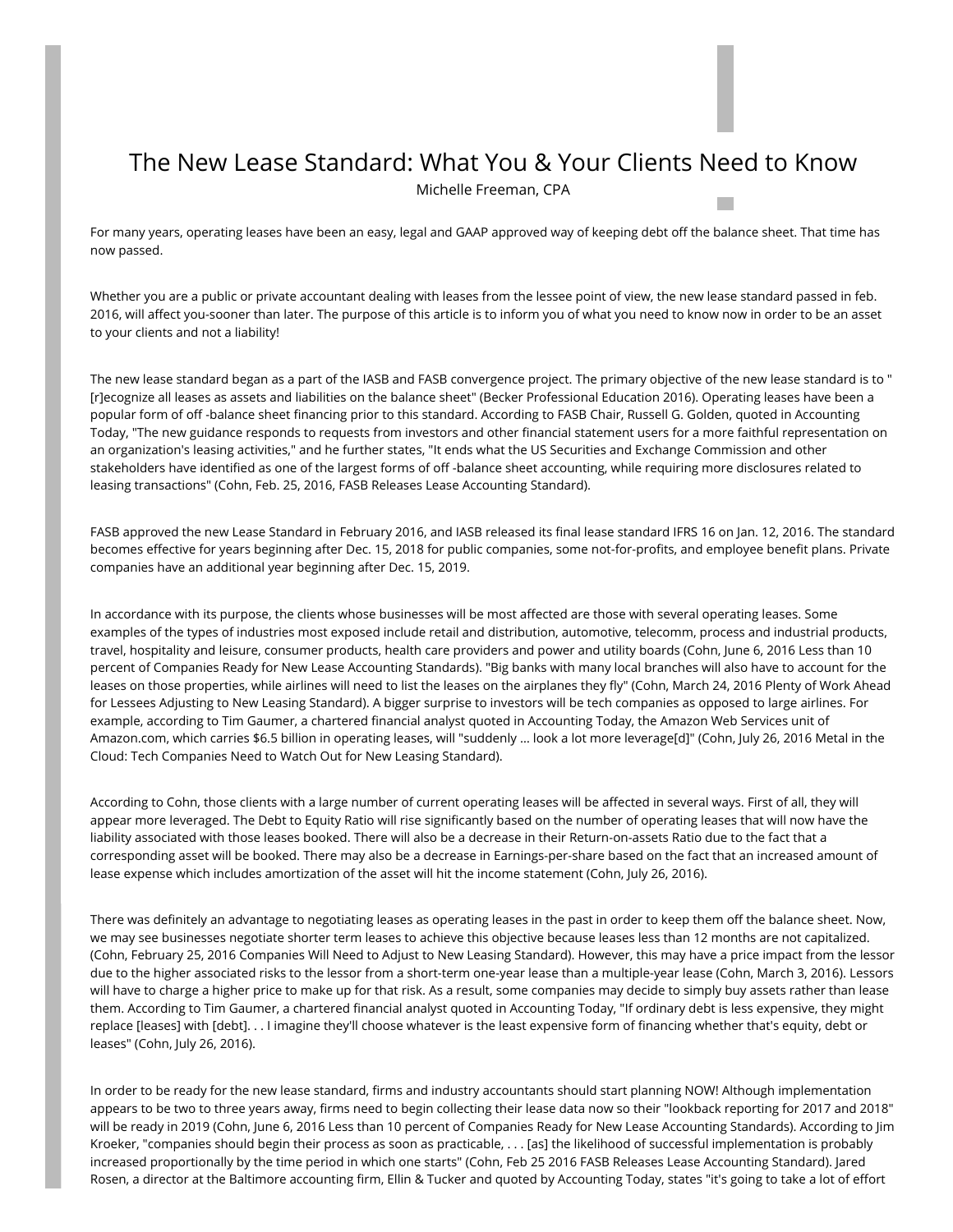to inventory all the leases that are currently out there as operating leases and then calculate the asset and liability amounts at the date of adoption in order to include them on the balance sheets." (Cohn, Feb 25 2016 FASB Releases Lease Accounting Standard). CPA firms should encourage their clients to "capture data for new leases as they're entering into them now because they will be affected by the new standard if they're long term leases and [will] still be in place a few years from now" (Cohn, Feb. 25, 2016 Companies Will Need to Adjust to New Leasing Standard).

It appears that industry is somewhat procrastinating in dealing with this standard or are in denial. According to Cohn, as of June 2016 in a survey by Deloitte, "only 9.8 percent of financial and accounting professionals say their companies are prepared to comply with the new lease accounting standards" (Cohn June 6, 2016). "Eighty-three percent of the executives polled said they have not started to create a budget for meeting the new standard," and "[o]nly five percent reported they have designated more than \$500,000 over the next three years to comply with the standard" (Cohn, June 16, 2016 Accounting Today's Companies Struggle to Cope with FASB Leasing Standard).

The top challenges to the new standard included "collecting necessary data on all organizational leases in a centralized, electronic repository, … [and] instituting reporting processes to evaluate quarterly adjustments for the balance sheet, along with profit and loss statements" (Cohn, June 6, 2016 Less than 10 percent of Companies Ready for New Lease Accounting Standards). Bill Bosco illustrates in an article for Accounting Today exactly how much work this standard could involve. He states that Walgreens is known to be the United States company with the highest number of operating leases, having approximately "8,400 real estate leases" last year. He states that if it takes one hour to input a lease into the accounting system, "that would translate into 8,000 man hours, the equivalent of approximately three man years' worth of work," and this is not even taking into account the "company cars, trucks, cash registers, PCs, copiers and fax machines" that are also leased (Cohn, March 24, 2016 Plenty of Work Ahead for Lessees Adjusting to New Leasing Standard). This would be the equivalent of approximately "four or five man years of work for a company like Walgreens, so they'd better start to work on it right now" (Cohn, March 24, 2016).

Companies need to make a plan. Sheri Wyatt, managing director of PricewaterhouseCoopers' Capital Markets Accounting Advisory Services and quoted in Accounting Today states that companies should start by "sitting down and identifying who your core team is going to be, and then laying out a project plan that will get you to a point where you are able to potentially quantify the impact of the new standard" (Cohn, March 3, 2016 New Leasing Standard Could Benefit Companies). Jim Kroeker, FASB vice chairman states the following:

Large companies with many leases may want to consider new accounting software packages or updates. According to Torr in Accounting Today, "Most companies will need to revisit their technology around leasing ... Depending on what the company's current systems landscape looks like, most companies would need to have some modification to their technology to accommodate these new requirements" (Cohn, Feb. 25, 2016 Companies Will Need to Adjust to New Leasing Standard).

This new standard presents some benefits to our clients. Just like company coming to visit forces one to clean the house, the new lease standard forces companies to truly look at their "full leasing portfolio," and "by getting it all in one place, … you have the ability to make those decisions [like how you handle assets at the end of a lease] in a consistent manner and that may result in better efficiency for the organization" (Cohn, March 3, 2016 New Leasing Standard Could Benefit Companies).

So how does the new standard change the way accountants have treated leases since the 1960s? Some of the main changes are highlighted in the remainder of this article. See Figure 1.

Lessee accounting changes dramatically under the new lease standard. See Figure 2.

Leases are defined as follows under the new standard: "Topic 842 defines a lease as a contract, or part of a contract, that conveys the right to control the use of identified property, plant, or equipment (an identified asset) for a period of time in exchange for consideration. Control over the use of the identified asset means that the customer has both (1) the right to obtain substantially all of the economic benefits from the use of the asset and (2) the right to direct the use of the asset." (ASU No. 2016-02, February 2016)

There are instances where assets have "substantive substitution rights," that may cause the contract to not qualify as a lease. When a contract is for an asset such as a coffee maker where the coffee maker is sometimes or regularly substituted, then a service contract would be more fitting than the lease of an asset (Becker Professional Education 2016). There are also times when the lessor has "protective rights" to keep the asset in good working condition over the life of the lease. In this case, if the asset is not regularly substituted or it might be difficult to do so based on the function of the asset, then lease treatment is probably still appropriate. An example of this type of situation might exist with a copy machine lease (Becker Professional Education 2016).

Another initial determination for the lessee considers the initial receipt of supplies with the leased equipment. Lessees can separate leased asset from supplies, OR they can elect "to NOT separate lease and non-lease components for given class of assets, and account for the whole contract as a lease" (Becker Professional Education 2016, Leases New Standard – ASU 2016-02).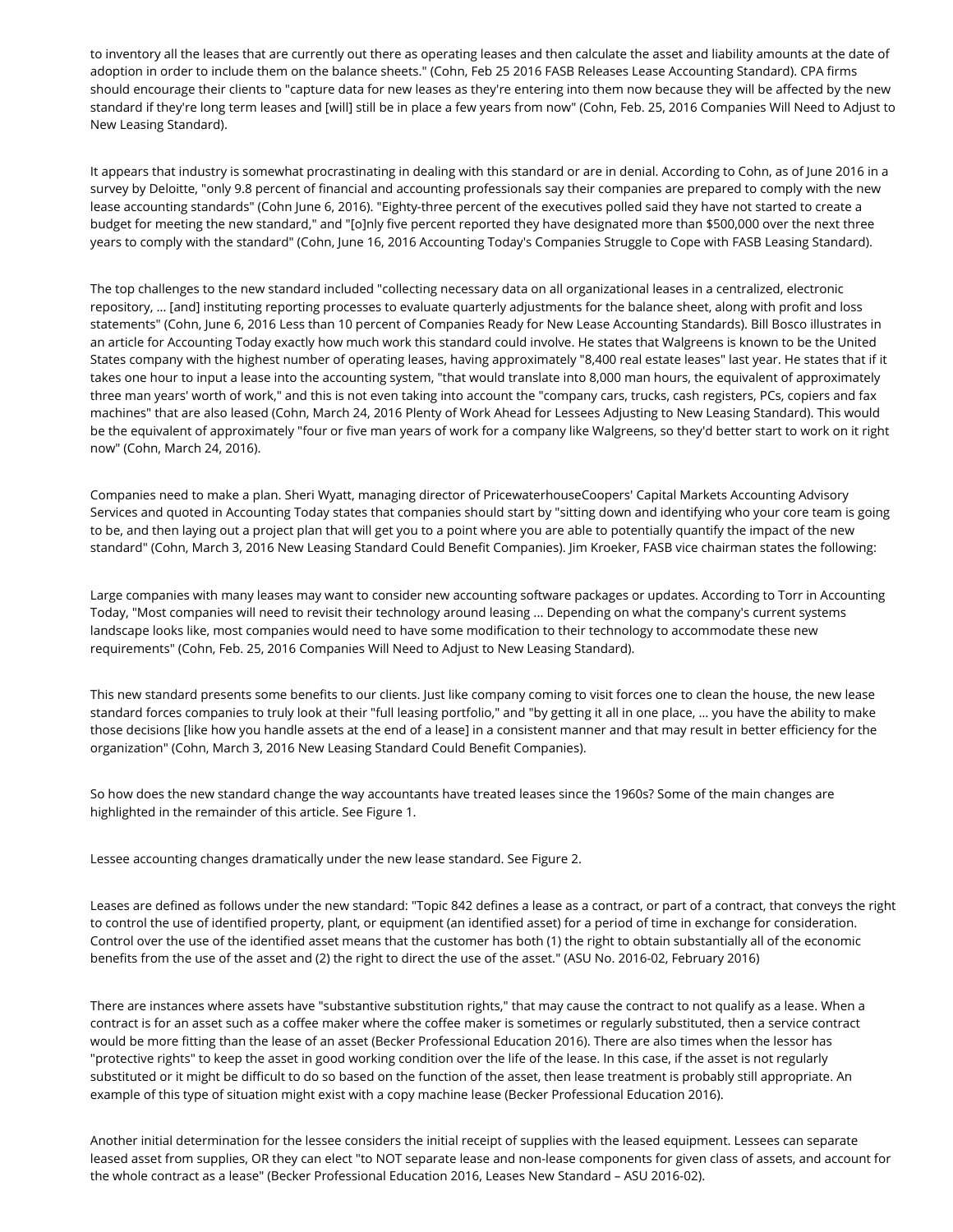In the past, leases were put into two categories: capital leases and operating leases. Although the terms still exist, their meanings and treatment of the corresponding leases are VERY DIFFERENT! With the new standard, almost any lease that has a term of more than 12 months will be considered a capital lease and will be capitalized on the balance sheet as an asset with a corresponding liability. Capital leases will be further classified as finance and operating leases. Again, both will be capitalized, but they will look differently on the income statement and cash flows statement.

Both capital finance and capital operating leases measure an asset (the amount of the lease liability adjusted for prepayments and direct costs) and measure a lease liability at the present value of lease payments to be made. The journal entry to accomplish this will look something like the following for both finance and operating leases:

Right-of-use asset xx (sum of liability and cash paid at onset of lease)

Lease liability xx (pv of lease payments)

Cash xx (amount of first payment if made at beginning of lease)

This is the same exact entry that would have been made for an operating lease under the new standard.

The balance sheet presentation will allow for leased assets to be combined with other assets, and for lease liabilities to be combined with other liabilities, but if they are combined, they must be disclosed in notes. However, financing lease assets and liabilities cannot be combined with operating lease assets and liabilities.

The income statement presentation of capital finance leases will differ from that of capital operating leases. Capital finance leases will recognize depreciation expense under continuing operations and interest expense as other expense, similar to the way capital leases currently express expenses associated with leases on the income statement. The journal entries would look similar to this for the first year of the lease:

Interest Expense xx (interest accumulated during year on the outstanding lease liability)

Lease liability xx

(Record interest expense for the year)

Amortization Expense xx (amount of right of use asset divided by number of years in lease)

Right of use asset xx

(Record amortization of the leased asset)

NOTE: Two expenses, interest expense and amortization expense, both hit the income statement

On the other hand, capital operating leases will recognize one lease expense in income from continuing operations (depreciation & interest are not broken out). The journal entry would look like the following:

Lease Expense xx (total payments divided by lease term)

Lease liability xx (interest calculated for the year on the outstanding lease liability)

Right of use asset xx (plugged difference between lease expense and interest recorded)

(Record lease expense for the year)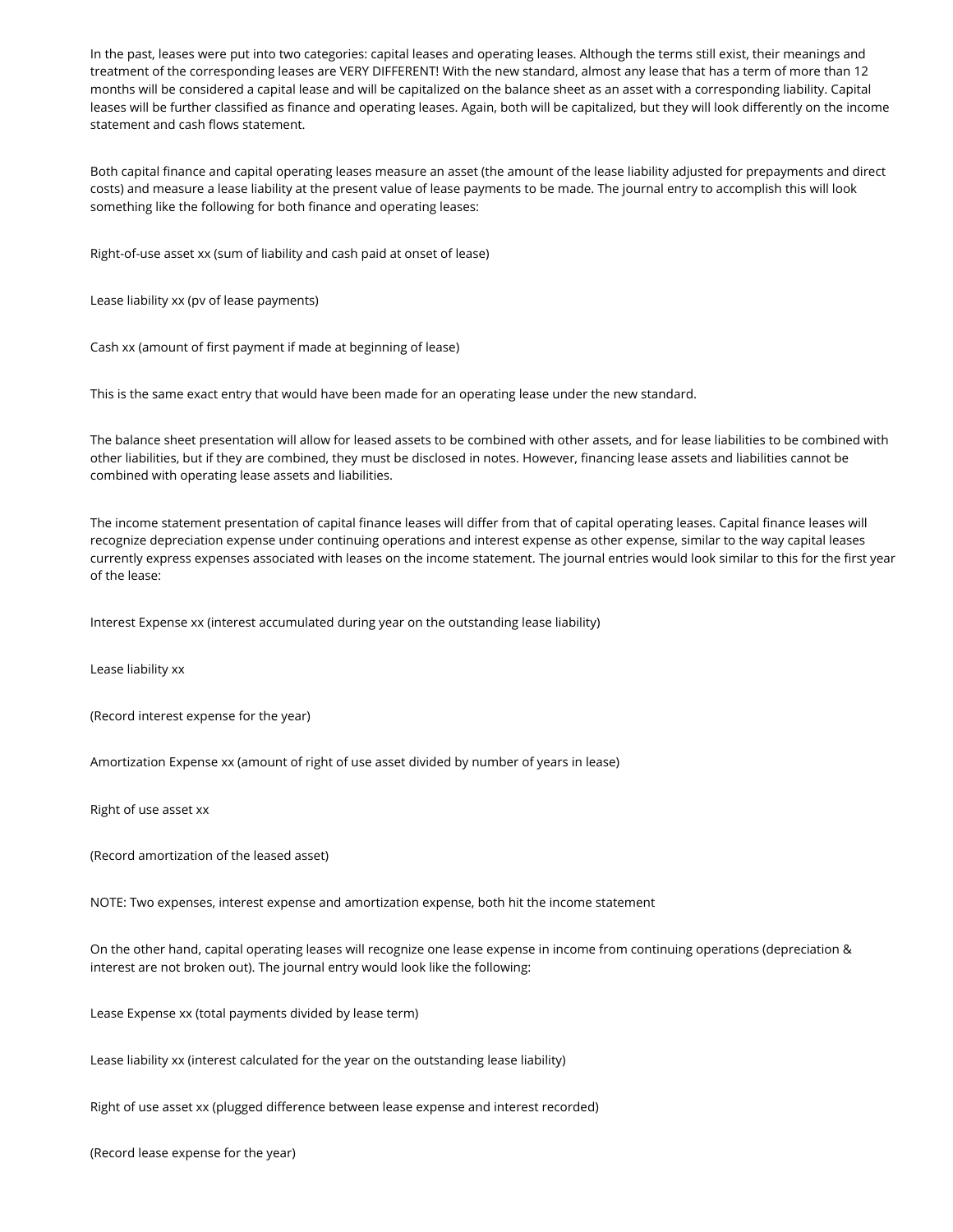NOTE: Only one expense, "Lease Expense," hits the income statement in continuing operations.

The journal entry to record the payment would look similar to the following:

Lease liability xx (amount of payment)

Cash xx

(Record payment)

Cash Flows Presentation of capital finance leases will show principle payments under financing activities and interest payments will follow ASC 230. Capital operating leases will show lease payments as operating activities. Short-term lease payments will be included with operating activities.

As stated earlier in the article, the new lease standard was initially part of the convergence project between the IASB and FASB; however, convergence was not completely achieved. The final standards issued by the IASB on January 12, 2016 and FASB in February 2016 have a few differences that clients dealing with multinational companies will need to know. A few of the most obvious differences between the standards follow. The IASB defines all capital leases as finance leases and makes absolutely no mention of capital operating leases. The IASB also has two exceptions to capital leases. Expense treatment without capitalization is acceptable under IASB for low value leases of \$5,000 or less and for short term leases less than 12 months. Also, if an option to renew is available on a lease, then according to IASB, the short term option is not available. On the other hand, FASB capitalizes all leases as capital finance leases or capital operating leases and only has one exception to this treatment. Leases which are classified as short-term leases of less than 12 months may be expensed. FASB does not have a low-value exception. Also, according to FASB, the option to renew can be included in the lease contract, but if the company is reasonably certain to exercise it, then the short term lease treatment is not available.

The new lease standard brings several opportunities to your CPA firm. You will need to train your client's staff on how to comply with the accounting aspects of the standard. You should also try to help your clients understand the opportunity their businesses have to reevaluate their leasing strategy and look at things like "maintenance management, space and facilities management and overall capital project management, and then optimize sustainability . . . you could actually improve certain of these processes . . . [o]ptimize your equipment-leasing strategies" (Cohn, May 17, 2016 Lease Accounting Standard Will Require Client Training). Compliance with the standard will require some training and work, but it might be work that is long overdue from an efficiency perspective for the overall business.

ABOUT THE AUTHOR MICHELLE S. FREEMAN, EdD, CPA, is an assistant professor of accountancy at East Tennessee State University. She also serves as the M.Acc. Graduate Coordinator. She can be reached at freemanms@etsu.edu.

#### REFERENCES

Becker Professional Education (2016). Leases (New Standard–ASU 2016-02). DeVry Becker Educational Development Corp.

Cohn, Michael (2016, Feb 25). Companies Will Need to Adjust to New Leasing Standard. Retrieved from <http://www.accountingtoday.com/news/audit-accounting/companies-will-need-to-adjust-to-new-leasing-standard-77303-1.html> on 7/26/16.

Cohn, Michael (2016, Feb. 25). FASB Releases Lease Accounting Standard. Retrieved from <http://www.accountingtoday.com/news/audit-accounting/fasb-releases-lease-accounting-standard-77301-1.html> on 7/26/2016.

Cohn, Michael (2016, March 3). New Leasing Standard Could Benefit Companies. Retrieved from <http://www.accountingtoday.com/blogs/debits-credits/news/new-leasing-standard-could-benefit-companies-77388-1.html> on 7/26/16.

Cohn, Michael (2016, March 24). Plenty of Work Ahead for Lessees Adjusting to New Leasing Standard. Retrieved from on 7/26/16. http://www.accountingtoday.com/blogs/debits-credits/news/plenty-of-work-ahead-for-lessees-adjusting-to-new-leasing-standard-77603-1.htu